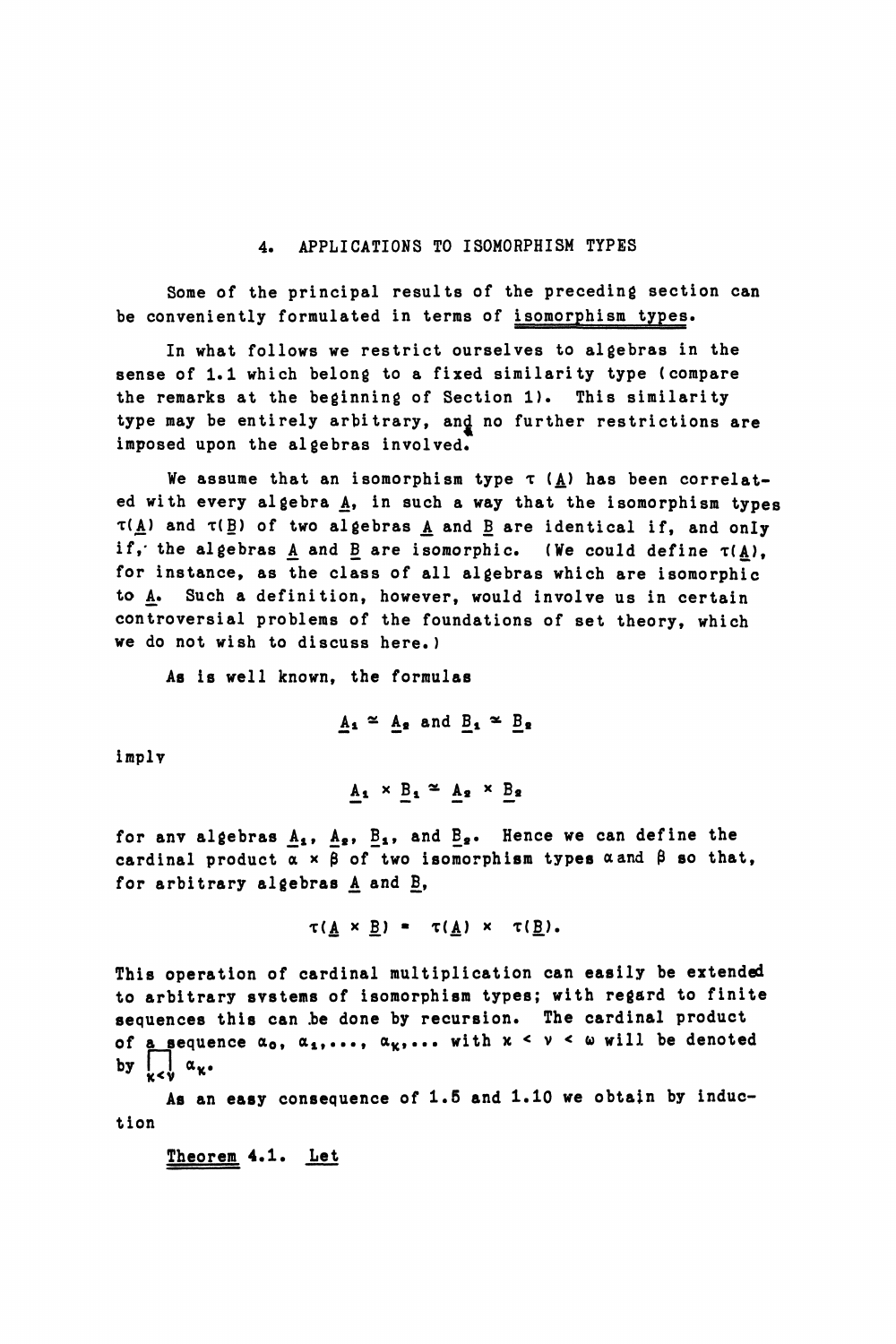### $A = \langle A, +, 0_0, 0_1, \ldots, 0_g, \ldots \rangle$

be an algebra and let  $\alpha_0$ ,  $\alpha_1, \ldots, \alpha_k, \ldots$  with  $x < v < \omega$  be isomorphism types. In order that

$$
\tau(\underline{A}) = \prod_{\kappa < \nu} \alpha_{\kappa},
$$

it is necessary and sufficient that there exist subalgebras Ao,  $A_1, \ldots, A_k, \ldots$  of  $\underline{A}$  with  $x < v$  such that

$$
A = \bigcup_{\kappa < \nu} A_{\kappa}
$$

and

$$
r(< A_{K}, +, 0_{0}, 0_{1}, \ldots, 0_{E}, \ldots>) = a_{K} \underline{for} x < V.
$$

In'accordance with conventions made at the beginning of Section 1 we shall write  $\tau(A)$  for  $\tau$ (< A, +, O<sub>o</sub>, O<sub>1</sub>,..., O<sub>z</sub>,...>) in those cases in which it is clear from the context which operations are involved.

Some of the most elementary and fundamental properties of cardinal products of isomorphism types are stated in the following

Theorem 4.2. For all isomorphism types  $\alpha$ ,  $\beta$ , and  $\gamma$  we have: (i)  $\alpha \times \beta$  is an isomorphism type. (ii)  $\alpha \times \beta = \beta \times \alpha$ . (iii)  $\alpha \times (\beta \times \gamma) = (\alpha \times \beta) \times \gamma$ .

Proof: obvious.

The common isomorphism type of all algebras containing no element different from 0 is referred to as the unit type and is denoted by 1. We obviously have

Theorem 4.3. (i) 1 is an isomorphism type, and

 $\alpha \times 1 = 1 \times \alpha = \alpha$ 

for every isomorphism type a.

 $\mathbf{r}$ 

(ii) If  $\alpha$  and  $\beta$  are two isomorphism types such that

 $\alpha \times \beta = 1$ ,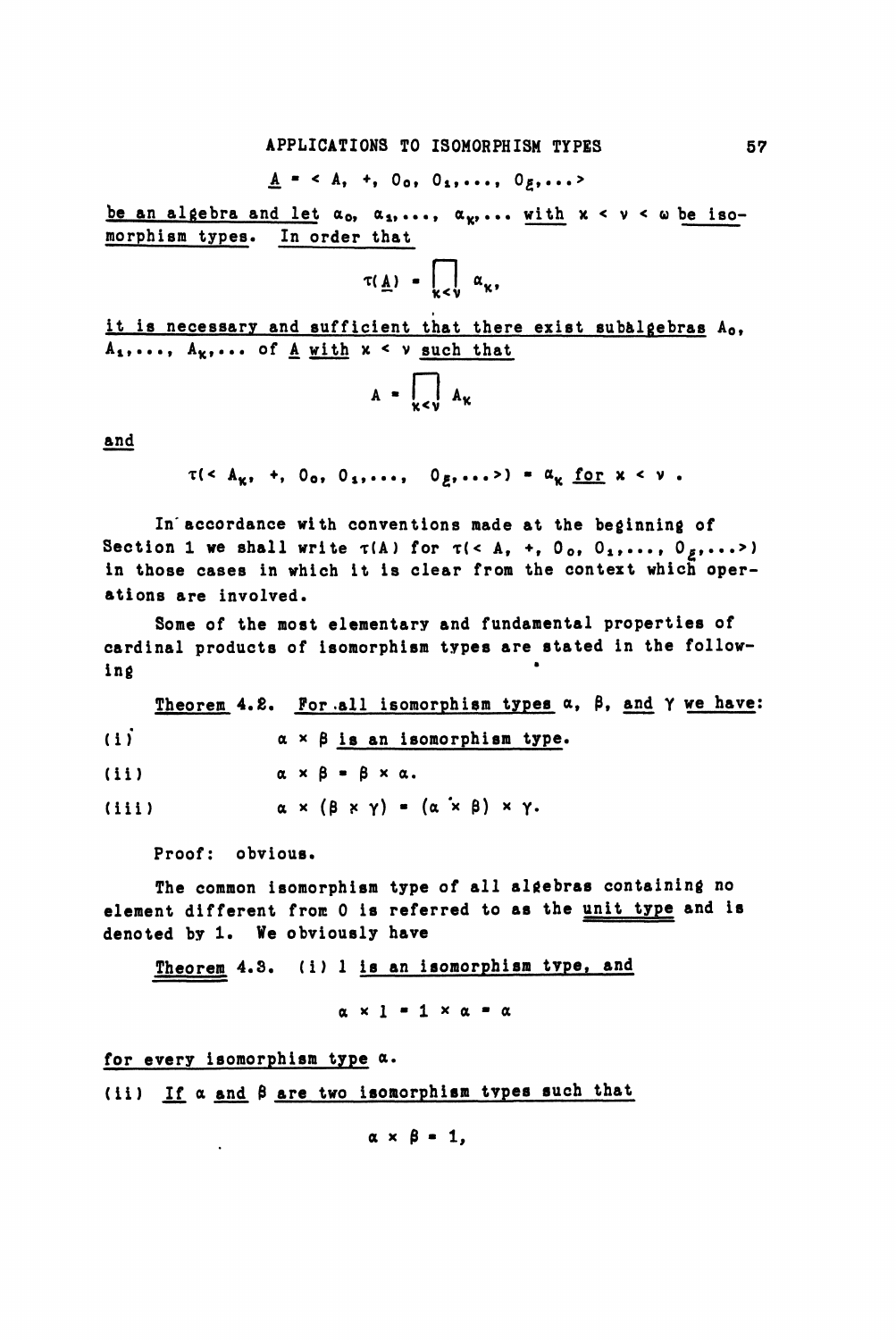then

### $\alpha = \beta = 1$ .

An isomorphism type  $\tau(\underline{A})$  is called finite, or indecomposable, if the algebra  $\underline{A}$  itself is finite, or indecomposable, respectively. In the next two theorems we state certain evident properties of isomorphism types which are finite or indecomposable.

Theorem 4.4. (i) For all isomorphism types  $\alpha$  and  $\beta$ ,  $\alpha \times \beta$ is finite if, and only if,  $\alpha$  and  $\beta$  are finite.

(iij 1 is finite.

 $\ddot{\phantom{a}}$ 

(iii) If  $\alpha_0, \alpha_1, \ldots, \alpha_k, \ldots$  and  $\beta_0, \beta_1, \ldots, \beta_k, \ldots$  are isomorphism types such that.

 $\alpha_k = \alpha_{k+1} \times \beta_k$  for every  $x < \omega$ ,

and if  $\alpha_0$  is finite, then there exists a  $\lambda < \omega$  such that  $\beta_{K+\lambda}$  $= 1$  for every  $x < \omega$ .

Theorem 4.5. An isomorphism type  $\alpha$  is indecomposable if, and only if,  $\alpha \neq 1$  and, for any isomorphism types  $\beta$  and  $\gamma$ ,  $\alpha$  \*  $\beta$  x  $\gamma$  implies that  $\beta$  = 1 or  $\gamma$  = 1.

We omit here inductive generalizations of various parts of 4.8-4.4 to finite sequences of isomorphism types. We notice, however,

Corollary 4.6. For every finite isomorphism type a there exist finite indecomposable isomorphism types  $\alpha_0$ ,  $\alpha_1, \ldots, \alpha_k, \ldots$ with  $x < y < \omega$  such that

$$
\alpha = \bigcap_{\kappa < \nu} \alpha_{\kappa}.
$$

Proof: either in a purely arithmetical way by means of 4.1 (i)-(iii) and 4.4 (iii), or else with the help of 3.2 and 4.1..

We now turn to results of a less elementary character.

Theorem 4.7. Let  $\alpha$  be a finite indecomposable isomorphism type and let  $\beta$ ,  $\gamma$ , and  $\delta$  be arbitrary isomorphism types such that

 $\alpha \times \beta = \gamma \times \delta$ .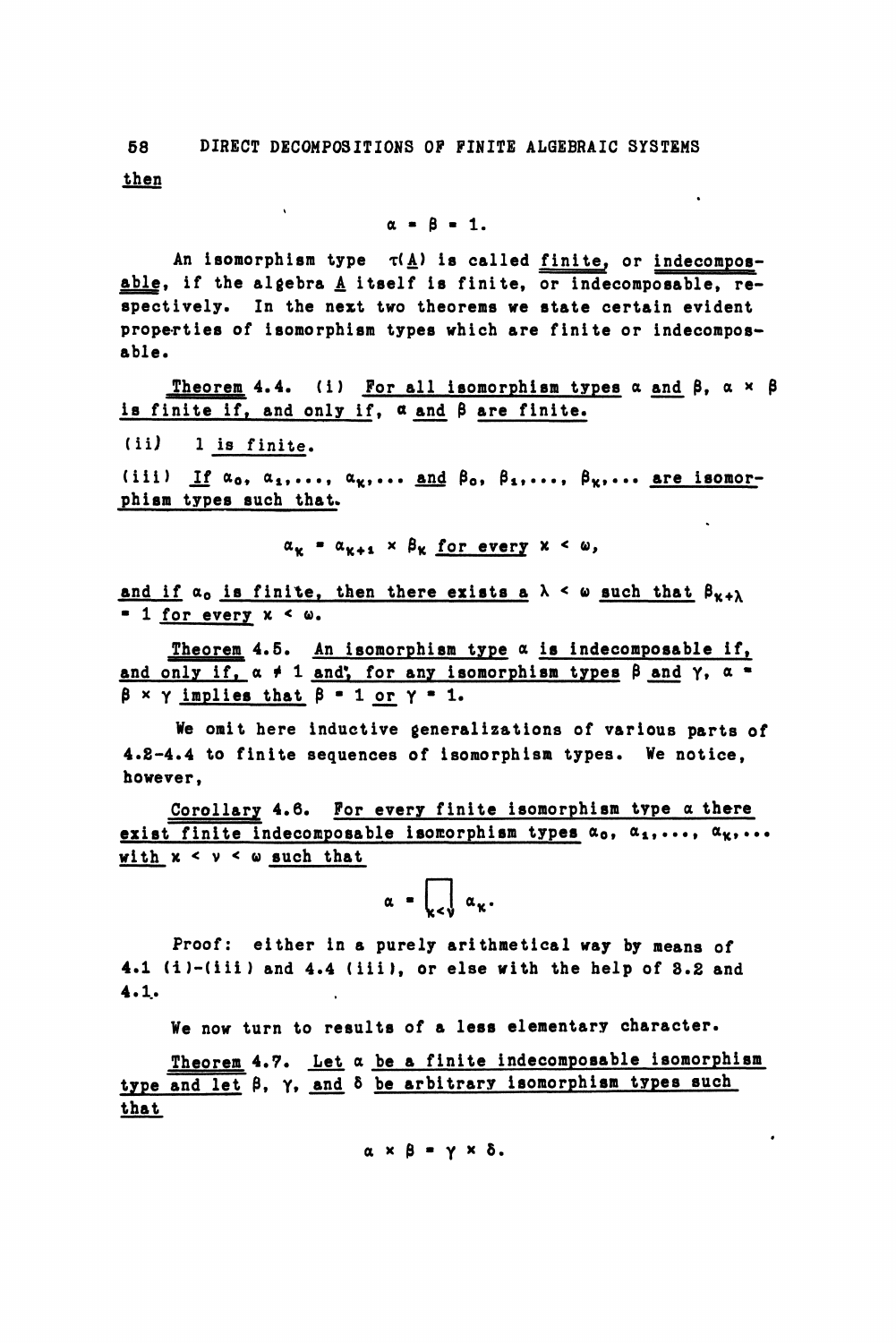Then either there exists an isomorphism type  $\varepsilon$ <sup>1</sup> such that (1)  $\beta = \varepsilon' \times \delta$  and  $\gamma = \alpha \times \varepsilon'$ , or else there exists an isomorphism type  $e<sup>n</sup>$  such that (ii)  $\beta = \gamma \times \epsilon^n$  and  $\delta = \alpha \times \epsilon^n$ . Proof: By 4.8 (i) there exists an algebra  $A = \langle A, +, 0_0, 0_1, \ldots, 0_{\ell}, \ldots \rangle$ with  $\tau(\underline{A}) = \alpha \times \beta$ . Hence, by 4.1, there are subalgebras B, C, D, and E of  $A$  such that (1)  $A = B \times C = D \times E$ and (2)  $\alpha = \tau(B)$ ,  $\beta = \tau(C)$ ,  $\gamma = \tau(D)$ , and  $\delta = \tau(E)$ . By 8.7, either there exist subalgebras  $X<sup>T</sup>$  and  $Y<sup>T</sup>$  of D such that (8)  $D = X^T \times Y^T$  and  $A = X^T \times C = B \times Y^T \times E$ , or else there exist subalgebras X" and Y" of E such that (4)  $E = X^n \times Y^n$  and  $A = X^n \times C = B \times Y^n \times D$ . If (8) holds, then by (1), (2), and £.18,  $\alpha = \tau(Y^{\dagger})$  and  $\beta = \tau(Y^{\dagger} \times E)$ . » Hence, if we put  $\epsilon^{\dagger} = \tau(Y^{\dagger})$ , then (i) is satisfied by 4.1. If (4) holds, we put  $\epsilon^n = \tau(Y^n)$ . and verify (ii) in an analogous way. The proof is thus complete.

An isomorphism type  $\alpha$  is called a divisor of an isomorphism type  $\beta$ , in symbols,  $\alpha | \beta$ , if there exists an isomorphism type  $\gamma$ for which  $\alpha$  x  $\gamma$  =  $\beta$ . Let us agree to call an isomorphism type  $\alpha$  prime if  $\alpha\neq\beta$  and, for any isomorphism types  $\beta$  and  $\gamma$ ,  $\alpha$  |  $\beta$  x  $\gamma$ implies that  $\alpha | \beta$  or  $\alpha | \gamma$ . This definition is suggested by the well-known fact that prime numbers can be characterized by means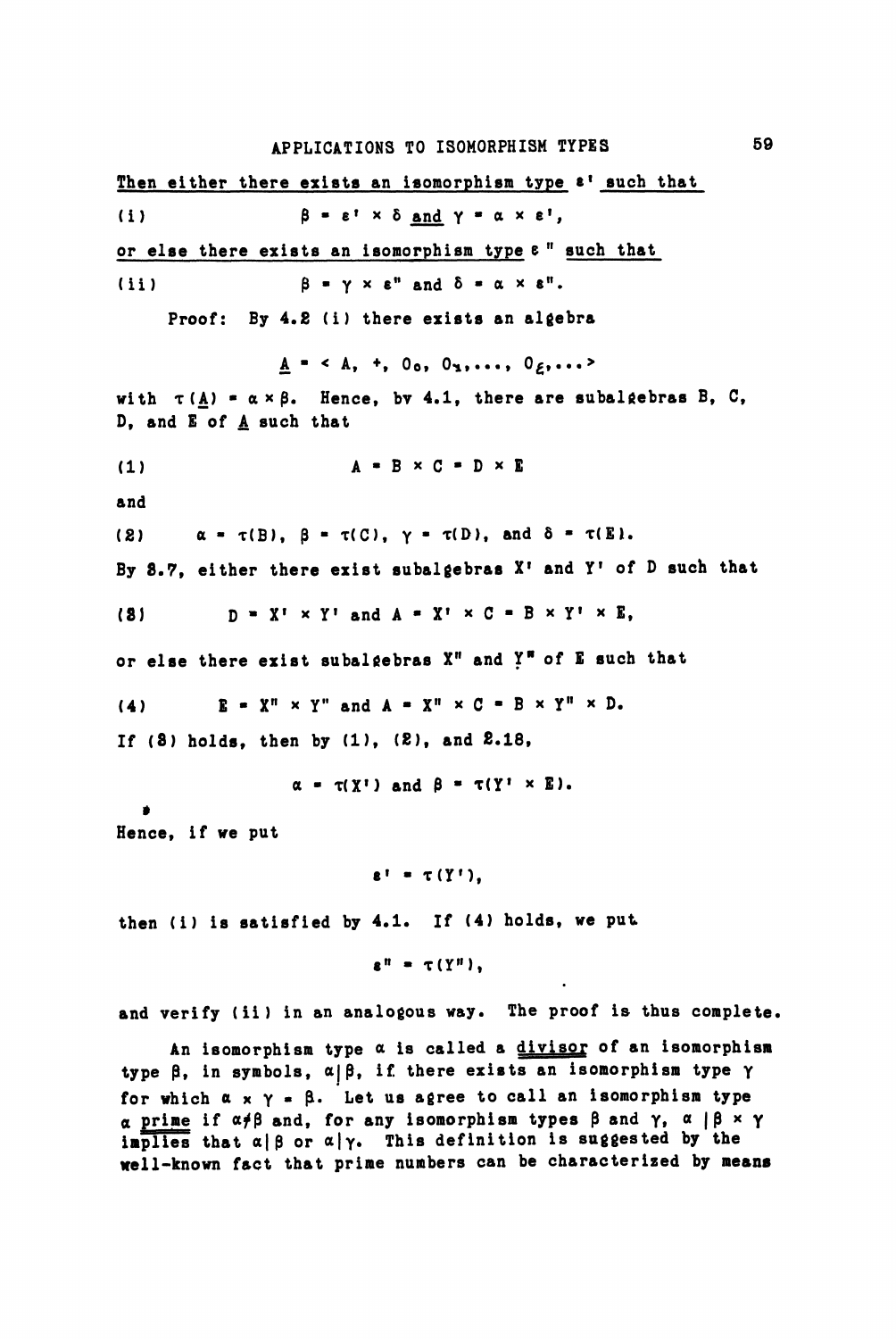## 60 DIRECT DECOMPOSITIONS OP FINITE ALGEBRAIC SYSTEMS

of an analogous property. Using the terminology just introduced we can immediately derive the following corollary from Theorem 4.7:

# Every finite isomorphism type which is indecomposable is also prime.

The converse of this corollary also holds as can easily be shown by means of  $4.2$  and  $4.4$  (iii). These results, however, cannot be extended to arbitrary isomorphism types; there are infinite isomorphism types which are indecomposable without being prime, as well as ones which are prime without being indecomposable.<sup>10</sup>

The last three theorems of this section contain the fundamental results of our work as applied to isomorphism types. These theorems can easily be obtained from the results of Section 3 by means of 4.1; however, they may also be derived in a purely arithemetical way from 4.2-4.7.

Theorem 4.8 (Refinement theorem). Let  $\alpha$  be a finite isomorphism type, and let  $\beta$ ,  $\gamma$ , and  $\delta$  be arbitrary isomorphism types such that

#### $\alpha \times \beta = \gamma \times \delta$ .

Then there exist isomorphism types  $\varepsilon_1$ ,  $\varepsilon_2$ ,  $\varepsilon_3$ , and  $\varepsilon_4$  such that

 $\alpha = \varepsilon_1 \times \varepsilon_2$ ,  $\beta = \varepsilon_3 \times \varepsilon_4$ ,  $\gamma = \varepsilon_1 \times \varepsilon_3$ , <u>and</u>  $\delta = \varepsilon_2 \times \varepsilon_4$ .

<\*

Proof: by 3.9, 4.1, and 4.2 (i), or else by 4.2, 4.6, and 4.7.

Theorems 4.7 and 4.8 can be extended by an easy induction to finite sequences (cf. Theorems 3.8 and 3.9).

Theorem 4.9 (Unique factorization theorem). Every finite isomorphism type a has, apart from order, just one representation as cardinal product of indecomposable isomorphism types

$$
\alpha = \bigcup_{\kappa < \nu} \alpha_{\kappa}
$$

(cf. Corollarv 4.5); i.e., if

**<sup>19.</sup> An example of an indecomposable isomorphism type which is not prime can be immediately obtained from a construction outlined in Jonsson [1], The isomorphism type of a cardinal product of infinitely many twoelement groups can easily be shown to be prime, but is obviously not indecomposable\***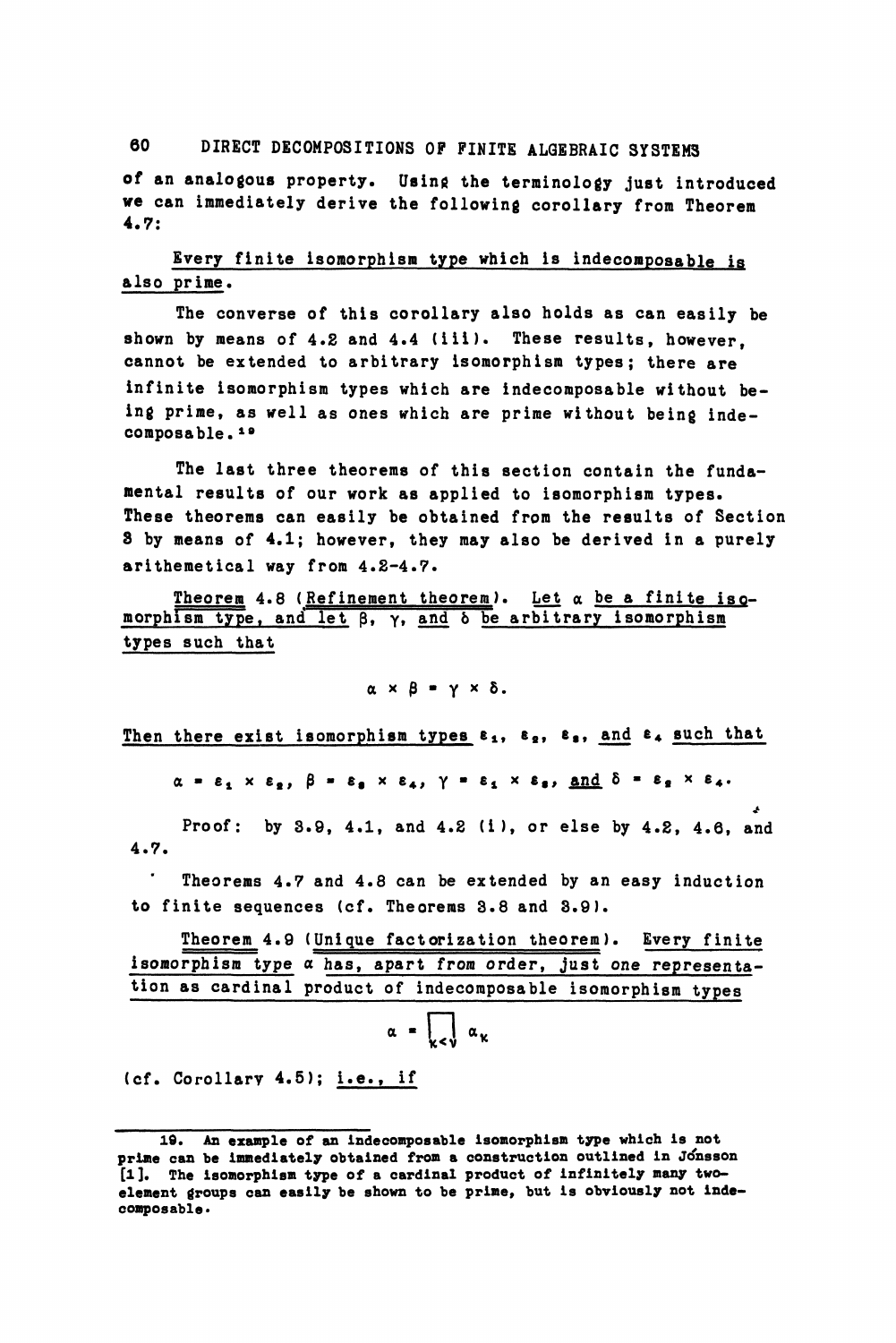$\alpha = \prod_{\kappa < \pi} \beta_{\kappa}$ 

is another representation of this kind, then  $v = \pi$ , and there exists a permutation  $\varphi$  of the ordinals 0, 1,...,  $\nu$  - 1 such that

 $\alpha_{\kappa} = \beta_{\omega(\kappa)}$  for every  $\kappa < \nu$ .

Proof: by 3.10, 4.1, and 4.2 (ii) or, else by 4.2, 4.3, 4.5, 4.6, and 4.7.

Theorem 4.10 (Cancellation theorem). If  $\alpha$  is a finite isomorphism type and if  $\beta$  and  $\gamma$  are arbitrary isomorphism types such that

 $\alpha \times \beta = \alpha \times \gamma$ ,

then

 $\beta$  =  $\gamma$ .

Proof: by 3.11, 4.1, and 4.2 (i), or else by 4.2 (i), (ii), 4.3, 4.5, 4.6, and 4.7.

Theorems 4.7-4.10 can be extended to certain classes of infinite isomorphism types; compare here the closing remarks in Section 3.

In conclusion it should be pointed out that all the notions introduced in this section can be applied, not only to algebras in the sense of 1.1, but to arbitrary systems A discussed at the beginning of Section 1. Theorems 4.7-4.10 cannot be extended, however, to isomorphism types of such systems. To show this, consider the systems

 $A_1 = \langle A_1 +_1 \rangle$  and  $A_2 = \langle A_1 +_2 \rangle$ 

where the set A consists of two numbers 0 and 1 and where the operations  $+<sub>1</sub>$  and  $+<sub>2</sub>$  are defined by the formulas

$$
0+_{1}x = 1+_{2}x = 1
$$
 and  $1+_{1}x = 0+_{2}x = 0$  for  $x = 0$ , 1.

By putting

 $\alpha_1 = \tau(\underline{A}_1)$  and  $\alpha_2 = \tau(\underline{A}_2)$ 

we easily see that

 $\alpha_1 \times \alpha_2 = \alpha_1 \times \alpha_2$  and  $\alpha_1 \neq \alpha_2$ ;